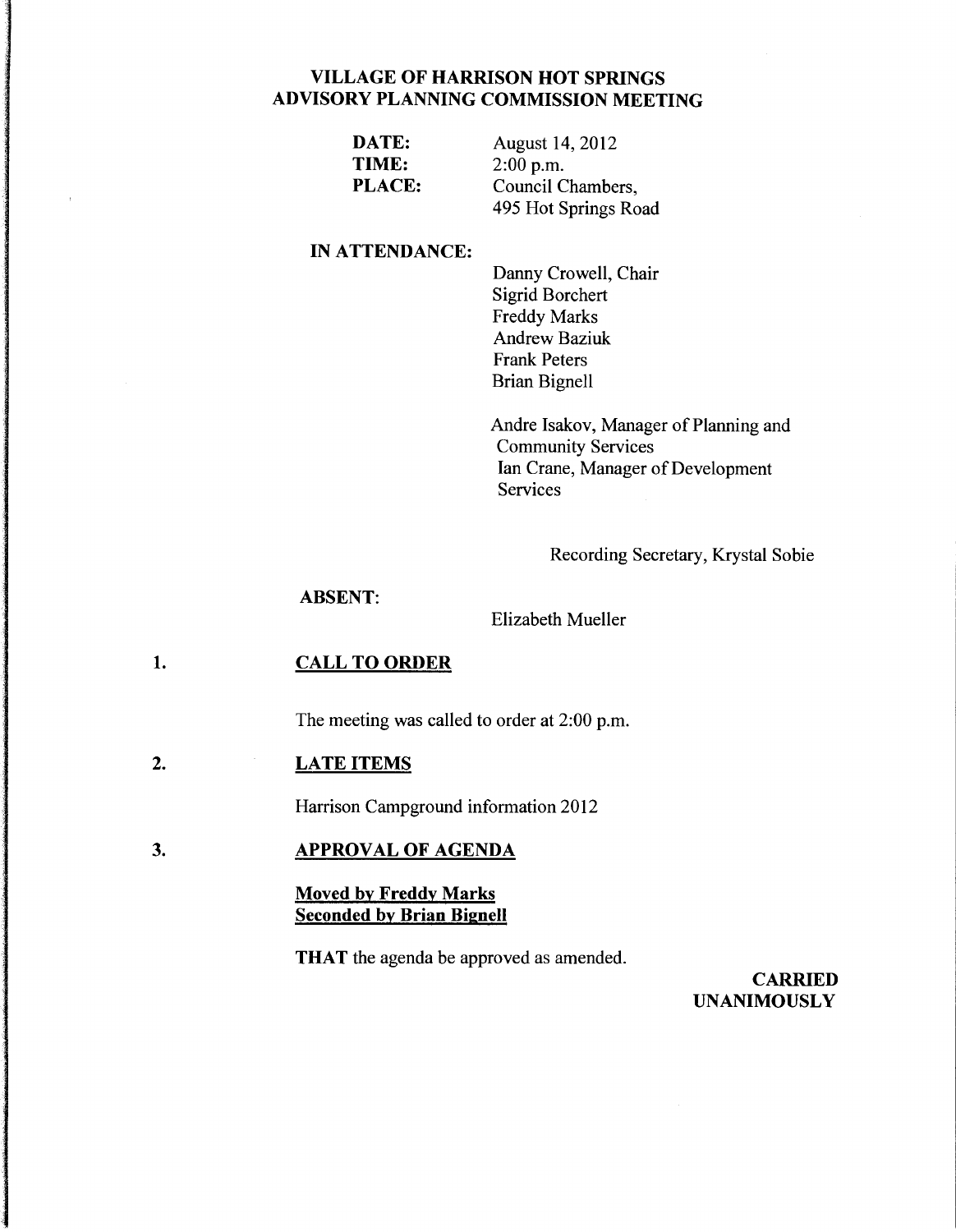# **VILLAGE OF HARRISON HOT SPRINGS MINUTES OF THE ADVISORY PLANNING COMMISSION MEETING AUGUST 14, 2012 PAGE (2)**

#### **4. ADOPTION OF MINUTES**

# **Moved by Freddy Marks Seconded by Frank Peters**

**THAT** the Advisory Planning Minutes of July 4, 2012 adopted.

**CARRIED UNANIMOUSLY** 

# **Errors and Omissions**

The minutes of February 7, 2012 should not have been carried unanimously as Andrew Baziuk abstained his vote

# **Moved by Freddy Marks Seconded by Sigrid Borchert**

**THAT** the Advisory Planning Minutes of July 25, 2012 adopted.

**CARRIED UNANIMOUSLY** 

### **DELEGATIONS/PETITIONS**

### **CHAIRPERSON REPORT**

**5.** 

**6.** 

**ITEMS FOR DISCUSSION** 

| □Zoning Bylaw | <b>Short Term Structure</b> | $-6$ month period, with the opportunity to renew<br>for further periods |
|---------------|-----------------------------|-------------------------------------------------------------------------|
|               | <b>Shipping Containers</b>  | - should read "15 m" instead of "15m <sup>2</sup> "                     |
|               | Canvas Structures           | - looking into moving this to the Unsightly<br><b>Bylaw</b>             |
|               | Home Occupations            | - no changes were made                                                  |
|               | <b>Bed and Breakfast</b>    | $-$ it was changed to not more than 4 units may<br>be used              |
|               | <b>Secondary Suites</b>     | - no changes were made                                                  |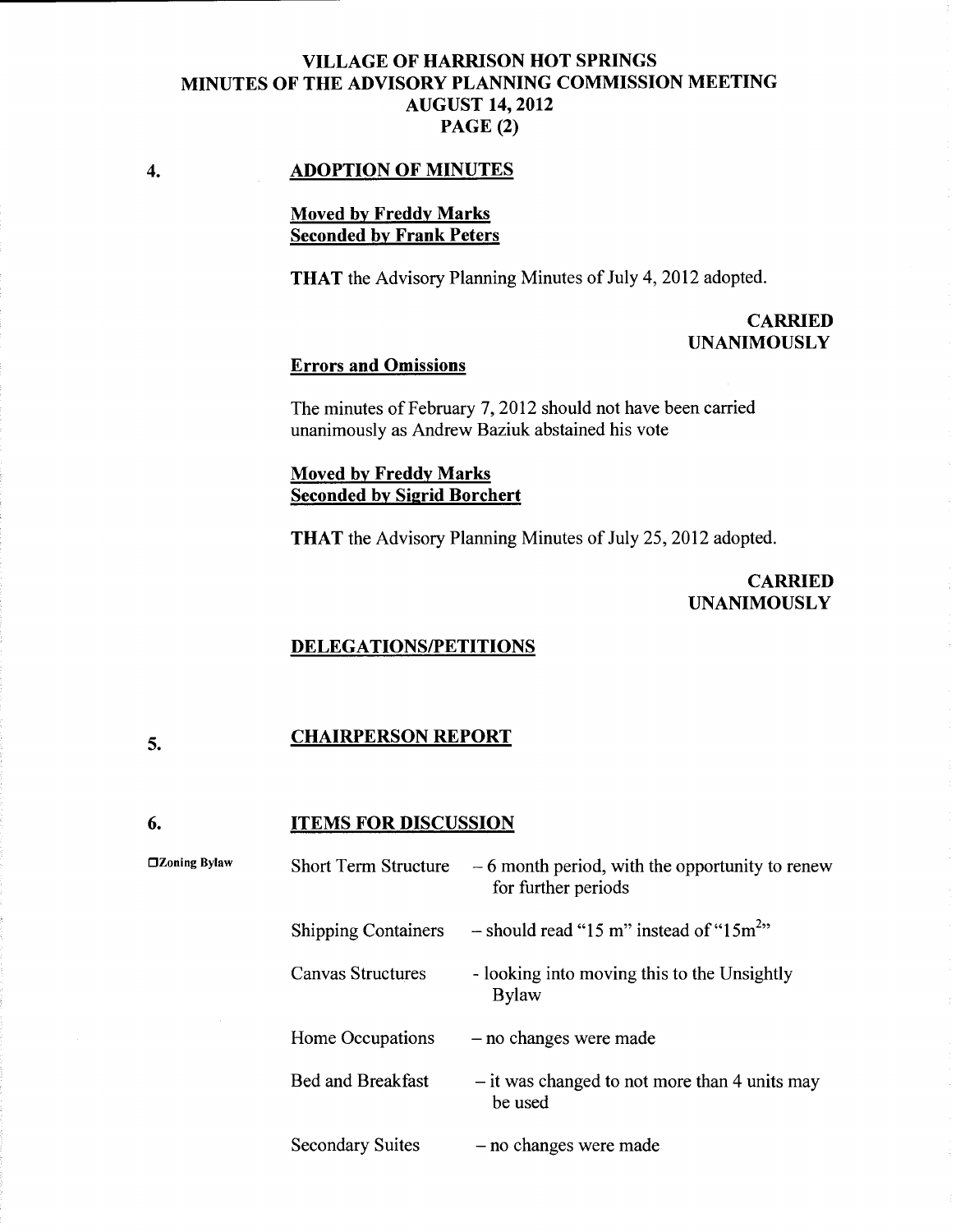# **VILLAGE OF HARRISON HOT SPRINGS MINUTES OF THE ADVISORY PLANNING COMMISSION MEETING AUGUST 14, 2012 PAGE (3)**

Flood Control - Setback - asking for clarification from the Lawyer and will report back to the Commission

| Zones        | $- R1A$ was a new added zone (low density<br>residential, medium lot)<br>R5 zone look at the maximum density                                           |
|--------------|--------------------------------------------------------------------------------------------------------------------------------------------------------|
| Parking      | - Osoyoos, Gibsons and Tofino were looked at to<br>compare.                                                                                            |
| cash in lieu | $-$ Tofino is \$3,000.00<br>Gibsons is \$30,000.00<br>Osyoos is \$10,000.00<br>Harrison commercial - \$10,000.00<br>Harrison Residential - \$15,000.00 |

# **Moved by Frank Peters Seconded by Freddy Marks**

THAT cash in lieu for parking for commercial be in the amount of \$15,000.00

# **CARRIED UNANIMOUSLY**

**OHarrison** Campground Information 2012

Camping needs to be available for camping and RVs on a nightly basis.

### **Moved by Freddy Marks Seconded by Sigrid Borchert**

THAT the 25% provision of overnight stay be removed from the zoning bylaw in conjunction with the Springs RV.

> **CARRIED UNANIMOUSLY**